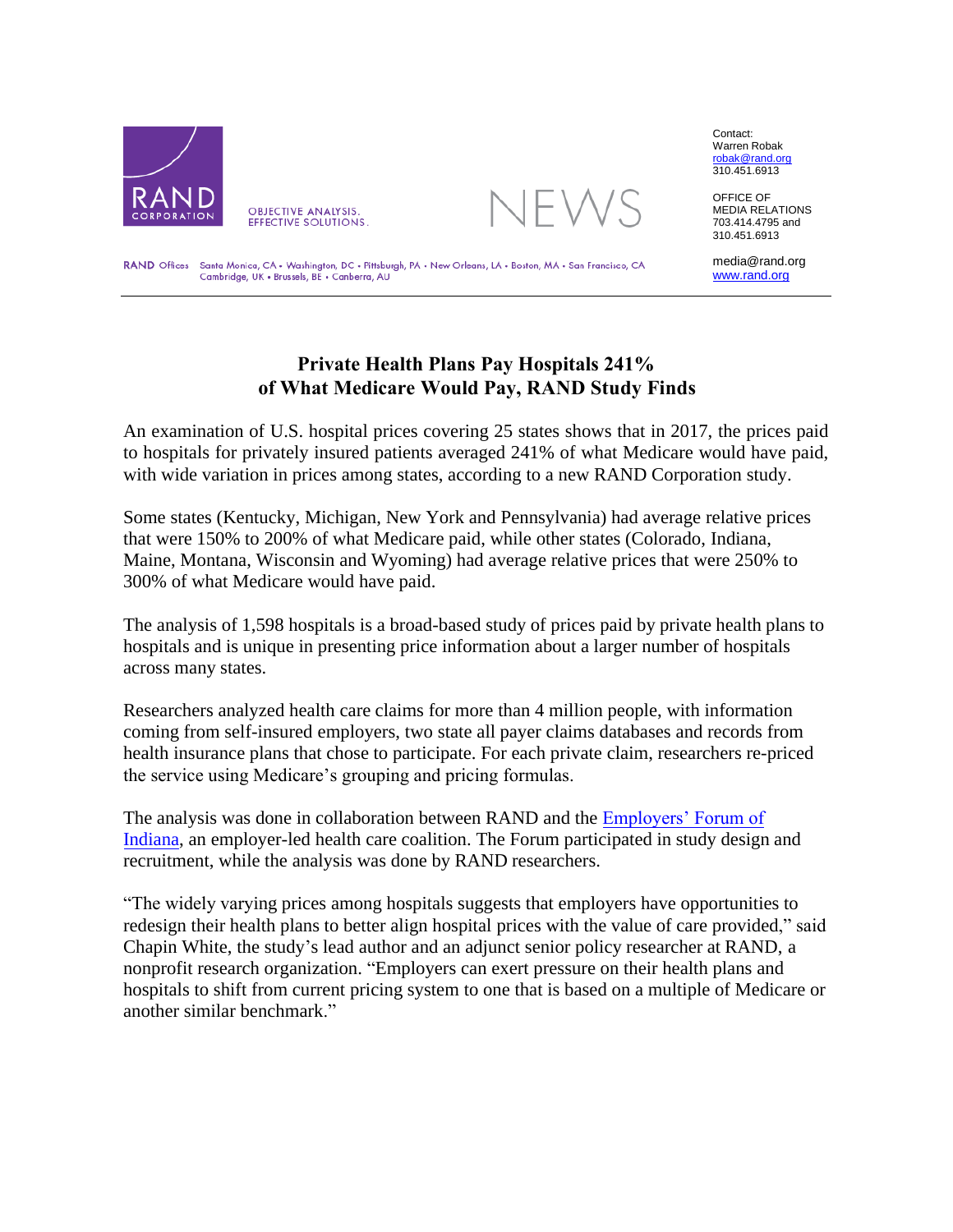If employers and health plans participating in the study had paid hospitals using Medicare's payment formulas, total payments over the 2015-2017 period would have been reduced by \$7 billion -- a decline of more than 50%.

"The purpose of this hospital price transparency study is to enable employers to be better shoppers of health care on behalf of their employees," said Gloria Sachdev, president and CEO of the Employers' Forum of Indiana. "We all want to know which hospitals provide the best value (best quality at best cost). Numerous studies have found that rising health care costs are due to high prices, not because we are using more health care services. Hospital quality transparency has been available thanks to the Centers for Medicare & Medicaid Services and others. This study allows us for the first time to compare hospital prices within a state and across states. With quality and price transparency now available, our aspiration of having improved, affordable health care seems within reach."

The RAND study found that hospital prices relative to Medicare increased rapidly from 2015 to 2017 in Colorado and Indiana, while they fell in Michigan over the same period. Prices also vary widely among hospital systems, ranging from 150% of Medicare prices at the low end to 400% of Medicare prices at the high end.

A large portion of private health insurance contracting for hospitals is done on a discountedcharge basis where the insurer agrees to pay a percentage of billed charges. By contrast, Medicare issues a fee schedule that determines the price it will pay for each service, with adjustments for inflation, hospital location, the severity of a patient's illness and other factors.

RAND researchers recommend that private insurers move away from discounted-charge contracting for hospital services and shift to contracting based on a percent of Medicare or another similar fixed-price arrangement.

"Employers can also encourage expanded price transparency by participating in existing statebased all payer claims databases and promoting development of such tools," White said. "Transparency by itself is likely to be insufficient to control costs so employers may need state or federal policy changes to rebalance negotiating leverage between hospitals and their health plans."

Such legislative interventions might include placing limits on payments for out-of-network hospital care or allowing employers to buy into Medicare or another public option that pays providers based on a multiple of Medicare rates.

Hospitals included in the analysis are from Colorado, Florida, Georgia, Illinois, Indiana, Kansas, Kentucky, Louisiana, Massachusetts, Maine, Michigan, Missouri, Montana, North Carolina, New Hampshire, New Mexico, New York, Ohio, Pennsylvania, Tennessee, Texas, Vermont, Washington, Wisconsin and Wyoming.

Support for the study was provided by the Robert Wood Johnson Foundation, the National Institute for Health Care Reform, the Health Foundation of Greater Indianapolis and participating employers.